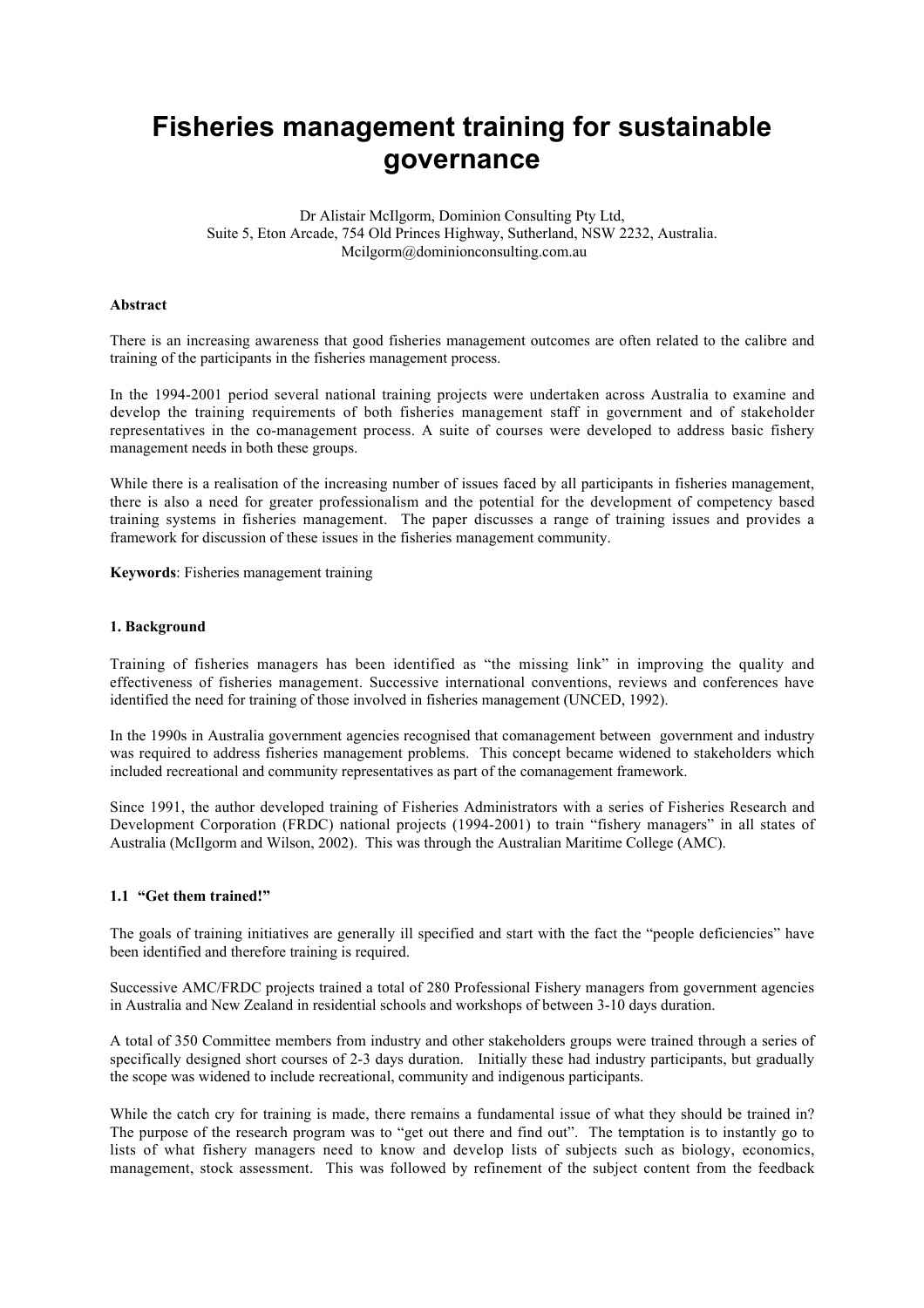received from participants. The syllabi developed are reported in McIlgorm and Wilson (2002). This subject base approach was only part of the training approach developed.

#### **1.2 The common needs of all fishery managers**

Training work with numerous professional fishery managers and stakeholder committee members suggests there are parallel needs in the two sectors. It is proposed the research showed the following parallel needs:

**Induction -** what is expected of me in this role?

**Personal/professional development** - if I want to contribute more, what skills do I need?

**Developing & implementing change - How do I change the system?** Applying leadership & technical know how to my work/policy environment.

The application of these principles to each sector is discussed below.

#### **1.3 Discussion – training professional fisheries managers**

The course products developed for Professional Fishery Managers (PFM) are an initial Course A, covering a range of technical and managerial subjects in a 10 day period.

The objective for the PFM are familiarity with fisheries management issues, conceptual and technical awareness, and to develop a perspective on the fisheries problem and an introduction to management issues. As a delivery mode it is preferable to have managers out of the classroom in order to break boredom and to challenge mind sets. The use of the "MV Bluefin" to take PFM on short half day trawling trips was instructional for PFMs.

Personal and professional development was addressed through a "Workshop B". Themes such as communication, conflict resolution, change and professionalism in fishery management enabled participants to deliver a paper on their current work topic to fishery manager colleagues from other states of Australia. The workshop also assisted in increasing professionalism in fishery management through the inclusion of leadership and teamwork exercises and case studies.

#### **1.4 Discussion – training stakeholders for co-managment**

On the co-management side of training the Management Advisory Committees (MACs) were inducted through a MAC I short course. This addressed participant's responsibilities, presented relevant technical (economics, gear technology), biological and ecological information as required by a committee member interfacing with government. Personal development awareness through skills such as conflict resolution concluded the two days.

The major issues in stakeholder training were attendance and the time away from work and the loss of income. Subsidisation of tuition fees, travel, accommodation and meals was one way to address this. Secondly stakeholder groups were diverse in academic and business abilities with a wide range of formal adult learning abilities.

The effectiveness of such training is difficult to assess. Behavioural change among participants was noted, but there was concern on ability of the stakeholders to implement training in the "workplace". This is not helped by the workplace for a MAC member being a mixed stakeholder and government committee meeting four days a year.

Fishers expressed a need for a training to promote personal skills and to develop representative skills. The MAC II course introduced policy, legislation, and the interpretation of information, such as presented to stakeholders by scientists. This "second layer" of personal and leadership skills included conflict resolution, negotiation, and leadership skills. Fishers had expressed a need for this course after completing the induction course, and thus the course was able to extend to 2.5 days duration.

| <b>Special Session 1:</b>                                |
|----------------------------------------------------------|
| Fisheries management training for sustainable governance |
| <b>PAGE 2</b>                                            |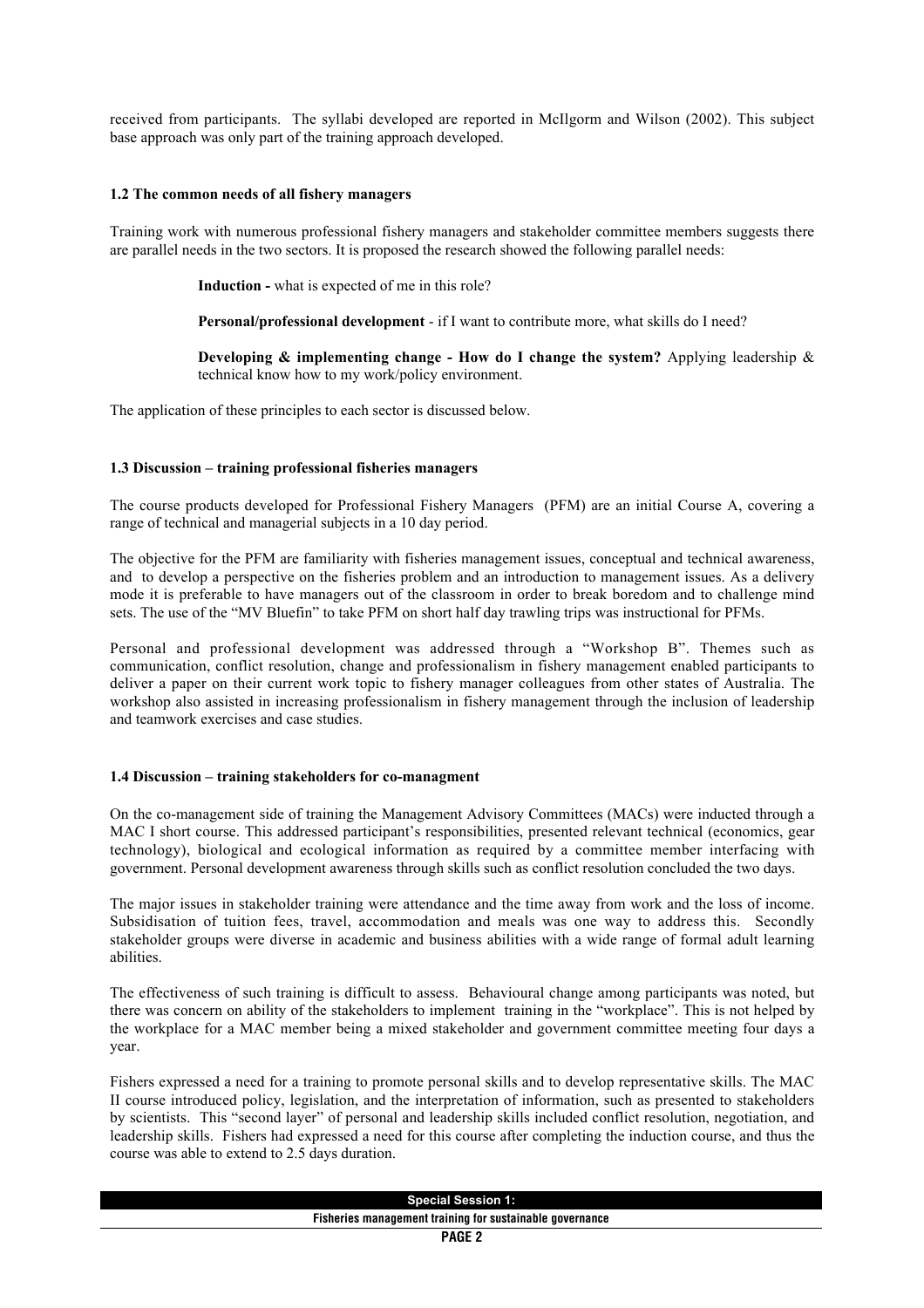It was found that the voluntary nature of the second level course led to fewer, but more interested fishers. Many used this for personal development and increasing effectiveness in their role as committees. The implementation of "cost recovery" of the costs of fisheries management services from industry meant stakeholders became interested in gaining committee skills and in being able to challenge government on details of service delivery!

The deficiencies identified in the MAC I and II were addressed by the development of a third level course, the Policy Development Program. This program was to enable stakeholders to study "How to change the system". Participants would generate policy on an issue relevant to their fishery and implement it in the MAC. The initial course was 2 days followed by a 3 month program via teleconference.

In the selection of policy development topics it was found that stakeholders focussed on development of policies and sectoral interests in the management system. Leaders in industry focused on issue development. The program enabled monitoring of change among the participants. This enabled more appraisal of the effectiveness of the training to be undertaken as stakeholders developed with their policy proposals.

# **1.5 Issues arising from project experience - PFM training**

It is found that a mix of agency groups in training covering generic material works well, but may only partially address agencies training needs. In coming away from the workplace, the PFM is faced with it being a choice for personal development or for excessive socialising.

More fundamental educational problems arise with short courses. They can be merely issue identification from a range of experts and discussion with remarkably little impact on the "educational stock" retained by the participant. My abiding feeling is that long term agency change will be more directed by individuals with sound undergraduate training in fisheries management or applied post graduate study in fisheries management than by a "dip in the ocean" via a ten day short course.

The issue of participant selection is a recurrent bugbear. Who gets selected to come on short courses and why? I recall the parable of the fruit tree that was not looking so well and the advice of Jesus (Luke Ch. 13v6-9) to "dig around it" (encouragement), "put fertiliser on it" (reward), and "if it does not respond, pull it out" (pre-exit). I have found the first two reasons to be the norm and the last one to be applied in some circumstances where individuals have not responded as measured by other performance measures!

Often I am asked, should participants be tested? Generally if it helps retention and outcomes, why not. The issue may be that it does not significantly increase retention of knowledge! The key element for retention is the subsequent chances of it being useful in the participant's work place.

# **1.6 Discussion points – PFM short course training**

There seems to be a role for generic fisheries management training outside the Fisheries Dept "workplace" context. It is reasonably unaccountable, generally untested and opens minds to the content and purpose of management and reduces gaps in knowledge that can be filled by participants subsequently.

Staff development within the Fisheries Department context is entirely different and is usually regarded as a "who spends the conference money this year" issue, rather than a strategic equipping of staff for the needs of the agency. (The latter takes time and skill and is not ephemeral). Work place training must be accountable, tested, and measured in the workplace. This is not achievable in generic short courses.

I suggest that a Fisheries Agency needs these two rails of training PFMs- (a) generic short courses and (b) strategic internal work place training. Short courses are possibly the superficial shot gun approach to a suite of training interventions that should be employed to train PFMs within the fishery department. The strategic approach is illustrated in the recent work undertaken by Dominion Consulting with Sun Dial group NZ as illustrated in the paper by Arbuckle in these proceedings (Arbuckle, 2002)

| Special<br><b>Session 1:</b>                                               |
|----------------------------------------------------------------------------|
| Fisher.<br>t training for sustainable<br>ories<br>manadement<br>aovernance |
| $\sim$                                                                     |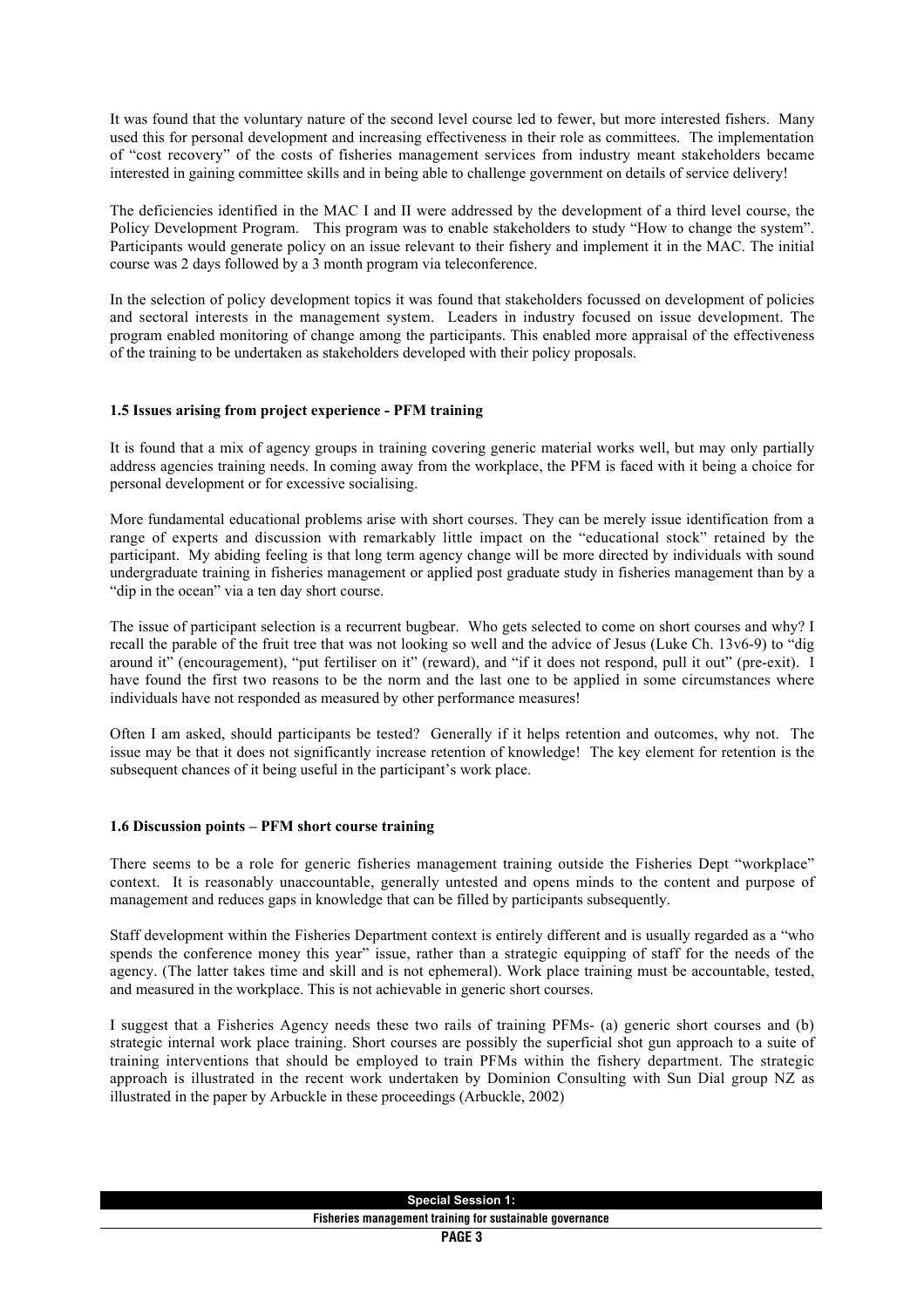#### **1.7 Discussion points –MAC training**

Training stakeholder representatives requires a tiered program structure enabling stakeholders to be trained for a general committee role and to eventually become a leader with policy development capacity.

After preliminary research, "competencies" can now be identified and developed for the stakeholder "workplace". In late 2001 a study was undertaken to determine the needs of the MAC stakeholders across Australia (CIT, 2001) and to develop a competency based unit for Management Advisory Committees. These units may be part of the National Seafood Training Package organised through Seafood Training Australia..

Standards and competencies may be developed, but face all the besetting problems of training adults in committee / fisheries advisory skills. One of these is the attendance of stakeholders in training initiatives. This requires incentives and subsidisation in the program. A generic induction with information is needed in training and will come across a diverse range of abilities.

Much of the training is required by the need of government to have an advisory committee for co-management consultation (or just for show and manipulation). Whether for the requirement of the Fisheries Department for MAC members, or for the industry's representation need, there is a shortage of trained industry/stakeholder people for both.

# **1.8 Developments**

There is no "magic bullet" to get well trained people. Training people takes time, resources and expertise using a diversity of approaches within a strategic program to produce measurable outcomes.

Both PFMs and MACs have a range of significant adult learning issues to be addressed in any training intervention. Adult learning expertise required in generating measurable solutions. In the future Fishery Departments will have to develop their human resource development profiles if the goals of sustainable fisheries governance are to be met. Currently most Fishery Department human resource development plans are trivial and piecemeal. Strategic planning for staff development needs to be rapidly improved and independent staff testing is required (Arbuckle, 2002).

# **1.9 Thanks**

To the Fisheries Research and Development Corporation, (FRDC) Canberra for funding and Australian Maritime College, the executing agency. To 600+ participants who came for various reasons and under differing degrees of duress. This paper is dedicated to them and their willingness to give it a go, usually after a lot of persuasion!

I was pleasantly surprised to receive the following email at the end of the project. An actual e-mail from a fisher's wife whose husband attended the MAC training program.

"Well the old bugger has been and gone with the MAC Course and has now asked me to contact you and ask why the funding has been stopped by the Government? He now feels he wants to go to more courses! Well wonders never cease, he just needed that little shove out the door.

I laughed when I saw him come home again, a fisherman who used to wear old clothes and smell like crays when he got home - to arrive back home with briefcase, jacket and not smelling like fish".

The take home message? - training is about people.

#### **1.10 References**

Arbuckle, M., Fisheries Management Under Regulatory Constraint, A paper delivered at the IIFET conference, Wellington , NZ, 2002.

CIT, Incorporating Management Advisory Committee competencies into the Seafood Industry Training Package. Australian Seafood Industry Council, Seafood Training Australia and CIT Solutions, 2001.